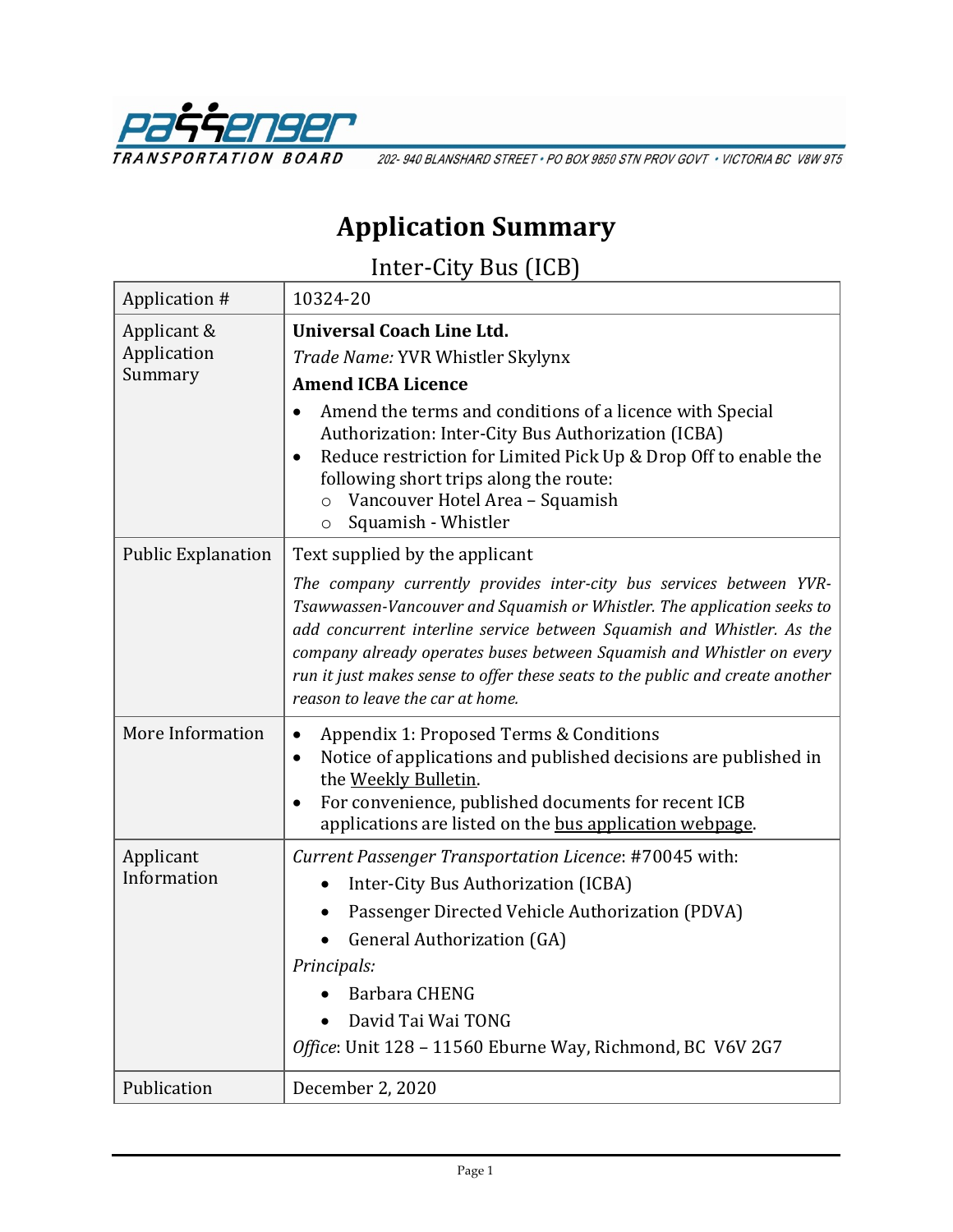| Deadline for | December 14, 2020 |
|--------------|-------------------|
| Submissions  |                   |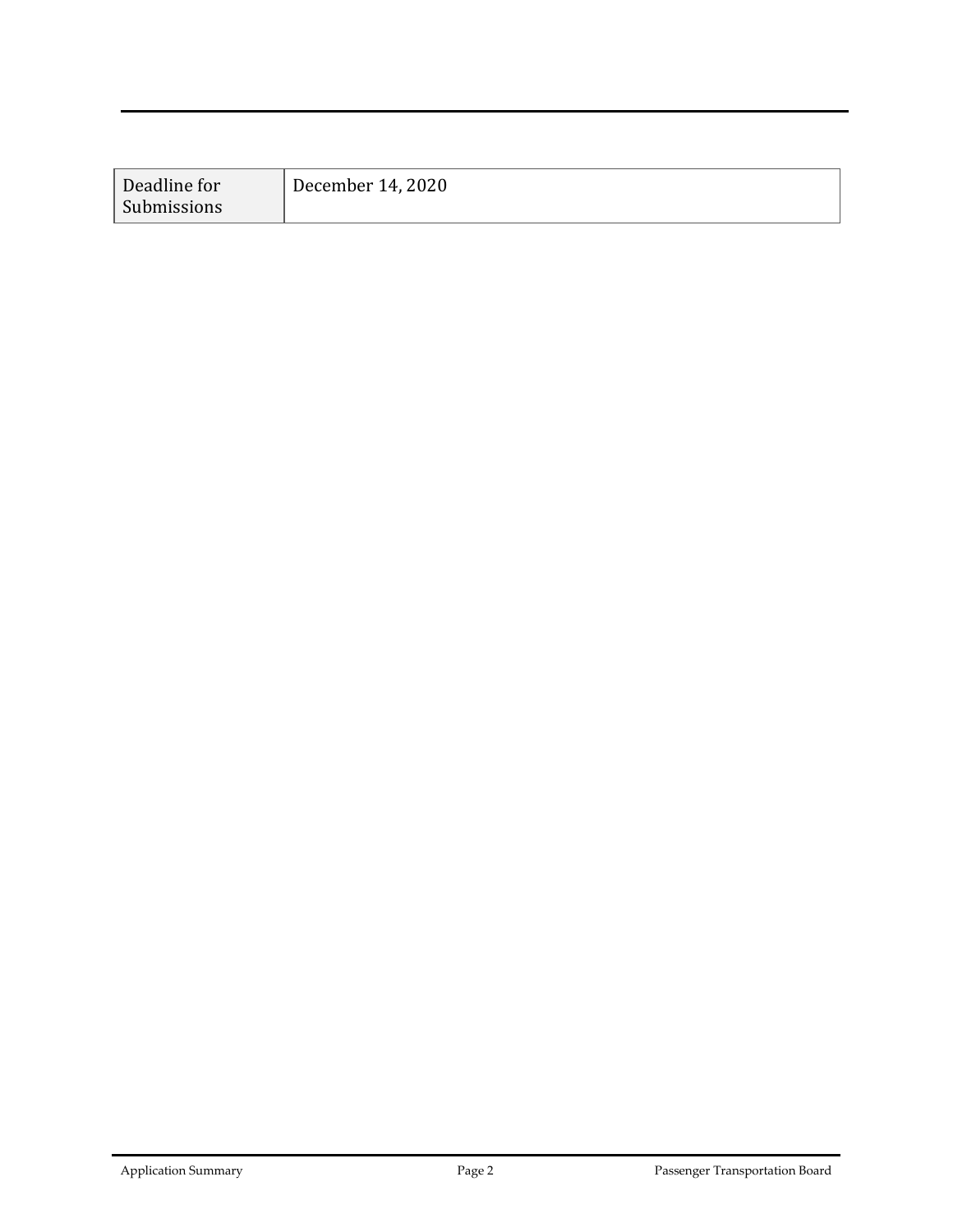## **Universal Coach Line Ltd.**

YVR Whistler Skylynx

## **Appendix 1**

#### **Special Authorization & Proposed Terms & Conditions of Licence**

The applicant seeks approval of amendments to its Inter-City Bus Authorization (ICBA) that, if approved in whole, will contain the terms and condition set out below. Proposed changes are shown with green text.

| <b>Special Authorization</b><br><b>INTER-CITY BUS AUTHORIZATION (ICBA)</b><br><b>Terms &amp; Conditions</b> |                                                                                                                                                                                                                                                                                    |  |
|-------------------------------------------------------------------------------------------------------------|------------------------------------------------------------------------------------------------------------------------------------------------------------------------------------------------------------------------------------------------------------------------------------|--|
| <b>Definitions</b>                                                                                          | "Board" means the Passenger Transportation Board<br>"Registrar" means the Registrar, Passenger Transportation                                                                                                                                                                      |  |
| A. Legislative Requirements                                                                                 |                                                                                                                                                                                                                                                                                    |  |
| <b>Vehicle Identifiers</b>                                                                                  | Each motor vehicle operated under this authorization must display, at<br>the times and in the form and manner required by the Registrar, a<br>vehicle identifier that is:                                                                                                          |  |
|                                                                                                             | (a) issued to the licensee by the Registrar; or<br>(b) authorized by the Registrar to be issued by the licensee.                                                                                                                                                                   |  |
|                                                                                                             |                                                                                                                                                                                                                                                                                    |  |
|                                                                                                             | <b>B.</b> Services                                                                                                                                                                                                                                                                 |  |
| <b>Services</b>                                                                                             | Transportation of passengers must be provided:<br>(a) on a scheduled basis; and<br>(b) in accordance with minimum frequencies and other terms and<br>conditions of licence that apply to the routes and route points.                                                              |  |
| <b>Schedules</b>                                                                                            | The licence holder must publish, in a manner accessible to the general<br>public, a schedule for each route with the time and location of each stop;<br>and must carry in each vehicle a copy of the schedule that the vehicle is<br>following.                                    |  |
| <b>Service Exception</b>                                                                                    | Routes may only be operated on a "pre-booked" or "reservation<br>required" basis if the route points are:<br>(a) designated as reservation required in the licence;<br>(b) identified as pre-booked or reservation required in all current;<br>published schedule information; and |  |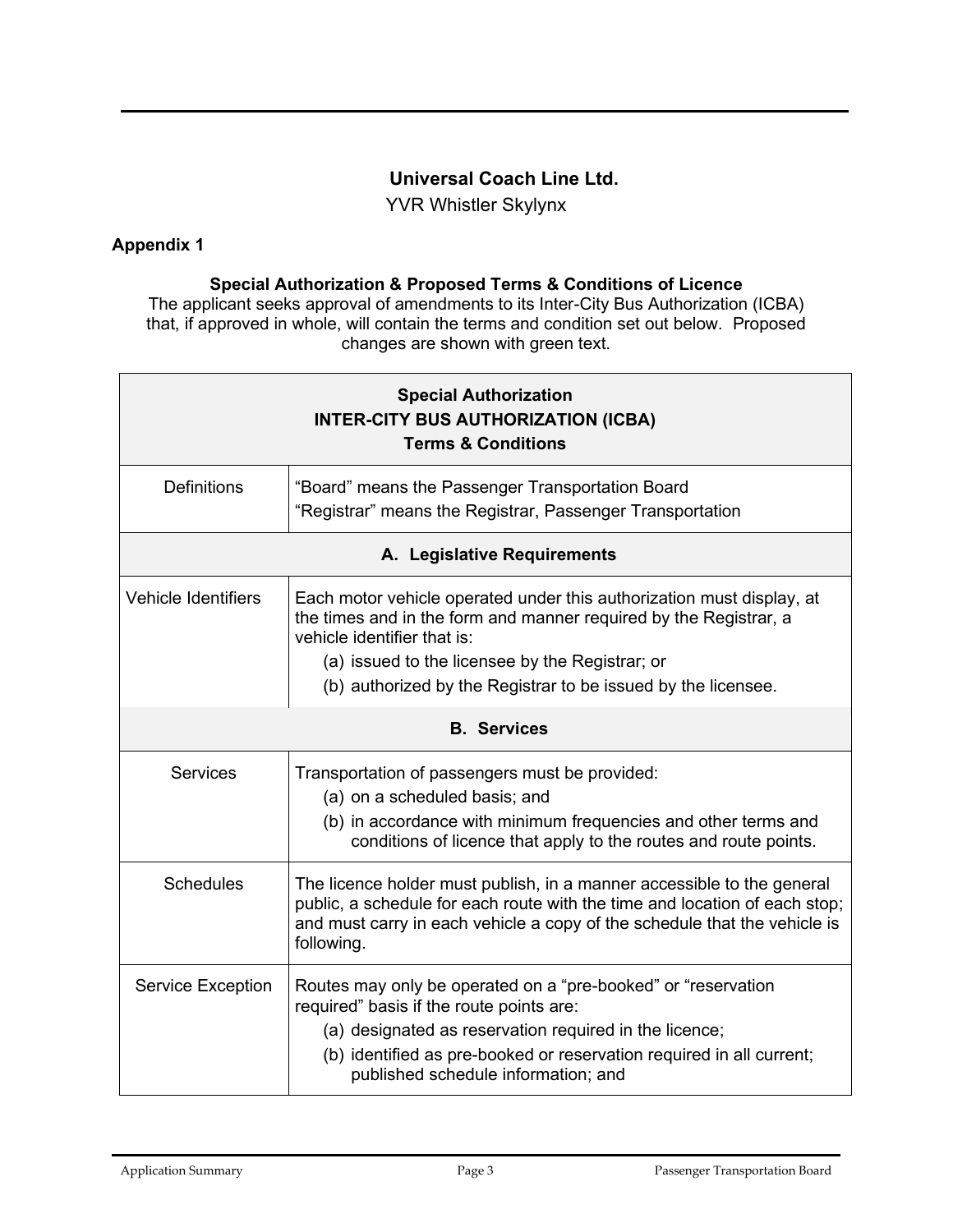|                                         | (c) available at all times for pre-booking or reservation on the<br>licensee's website.<br>When these conditions are met and when no reservations have been<br>received for pick up or drop off at one or more points on the route by the<br>time service is scheduled to be provided, the licence holder has the |
|-----------------------------------------|-------------------------------------------------------------------------------------------------------------------------------------------------------------------------------------------------------------------------------------------------------------------------------------------------------------------|
|                                         | option of not providing service to those points that would otherwise be<br>required.                                                                                                                                                                                                                              |
| <b>Alternative Points</b>               | The licence holder may pick up or drop off passengers at any location,<br>municipality or unincorporated area that is between the terminating<br>points and along the highway corridors for the inter-city bus routes<br>below.                                                                                   |
| <b>Express</b><br>Authorization         | Transportation of standees is authorized only when all of the following<br>conditions are met:                                                                                                                                                                                                                    |
|                                         | 1. The licence holder has current and proper insurance coverage for<br>the transportation of standees,                                                                                                                                                                                                            |
|                                         | Passengers are not permitted to stand for a period that is longer than 30<br>minutes or for a distance that exceeds 30 road kilometres, and                                                                                                                                                                       |
|                                         | Freight and passenger baggage is not carried in the passenger<br>compartment when standees are being transported.                                                                                                                                                                                                 |
| Abbreviations                           | The following abbreviations are used to describe terms and conditions of<br>this special authorization:                                                                                                                                                                                                           |
|                                         | "ALT" means an "alternate route point" for scheduled or unscheduled<br>$\bullet$<br>stops; no minimum service requirement applies.                                                                                                                                                                                |
|                                         | "RR" means a reservation-required service that is available to<br>passengers to be picked up or dropped off at the route point.                                                                                                                                                                                   |
| <b>Engaged Carrier</b><br>Authorization | The holder of this licence may operate as an inter-city bus when<br>engaged by another licensed operator in the following limited<br>circumstances:                                                                                                                                                               |
|                                         | (a) the other licensed operator must have a special authorization to<br>operate an inter-city bus under a licence issued pursuant to the<br>Passenger Transportation Act (British Columbia) or the Motor<br>Vehicle Transport Act (Canada);                                                                       |
|                                         | (b) the holder of this licence must have signed written authorization<br>from the other licensed operator specifying the terms by which<br>the licence holder is engaged including the period for which the<br>written authorization is valid;                                                                    |
|                                         | (c) the holder of this licence must operate its vehicles in accordance<br>with all the applicable terms and conditions of the other licensed<br>operator's licence; and                                                                                                                                           |
|                                         | (d) the holder of this licence must carry in its vehicles a copy of the<br>written authorization referred to in paragraph (b) and a copy of                                                                                                                                                                       |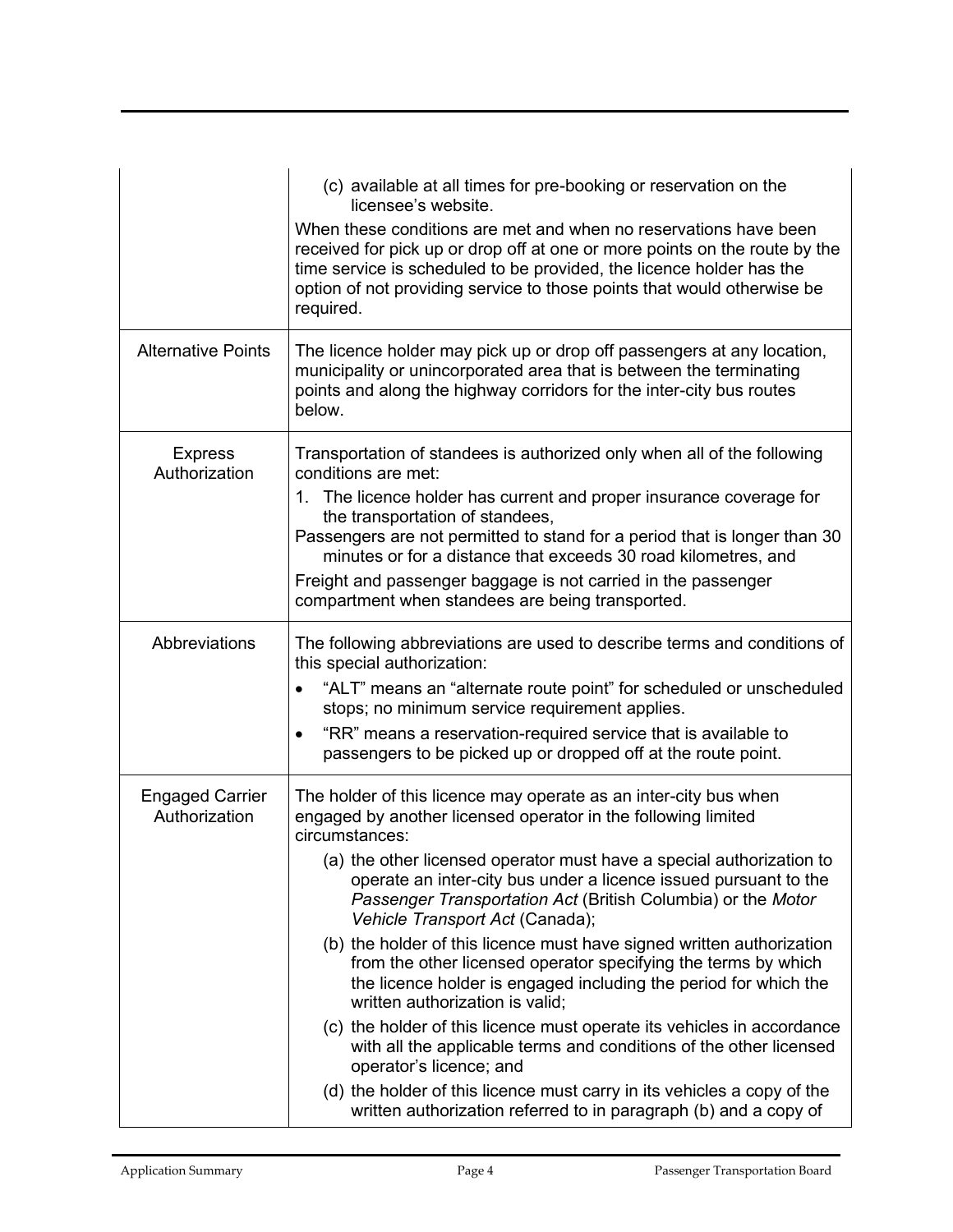|                                           |                          | the terms and conditions of the other licensed operator's licence<br>when operating under this engaged carrier authorization. |
|-------------------------------------------|--------------------------|-------------------------------------------------------------------------------------------------------------------------------|
| Route 1                                   |                          |                                                                                                                               |
| <b>Terminating Point 1:</b>               |                          | <b>Resort Municipality of Whistler</b>                                                                                        |
| <b>Terminating Point 2:</b>               | <b>District of Delta</b> |                                                                                                                               |
| Corridors:                                |                          | Highways 1, 17, 17A & 99                                                                                                      |
| <b>Route Points</b>                       |                          | <b>Minimum Frequencies</b>                                                                                                    |
| Resort Municipality of Whistler           |                          | 4 trips daily in each direction                                                                                               |
| District of Squamish                      |                          | 4 trips daily in each direction RR                                                                                            |
| City of Vancouver Hotel Area <sup>1</sup> |                          | 4 trips daily in each direction - ALT (stop-over service)                                                                     |
| City of Richmond Hotel Area <sup>1</sup>  |                          | ALT (stop-over) service                                                                                                       |
| Vancouver International Airport           |                          | 4 trips daily in each direction                                                                                               |
| City of Richmond Hotel<br>Area $2$        |                          | ALT (stop-over) service                                                                                                       |
| District of Delta                         |                          | 3 trips daily in each direction                                                                                               |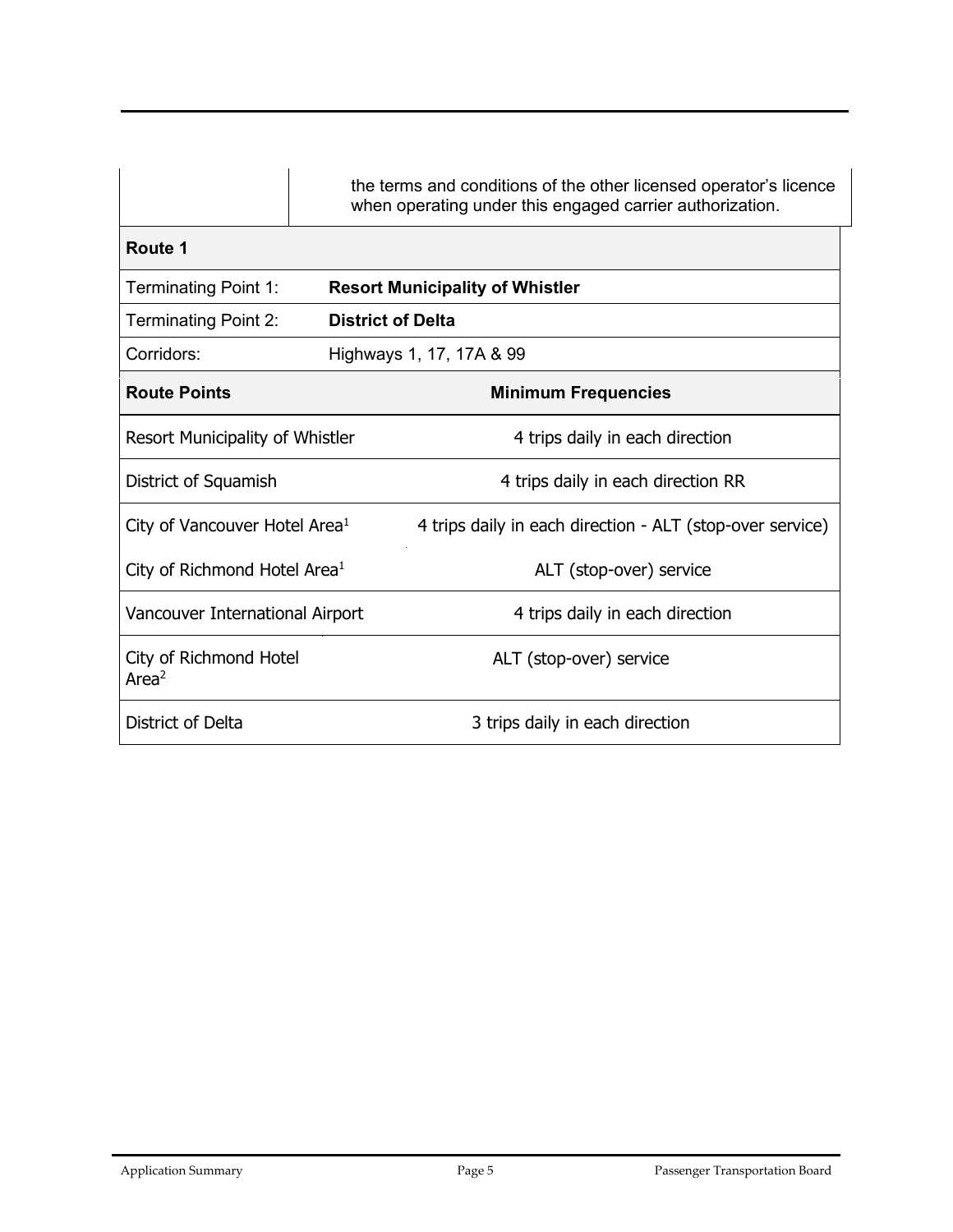| <b>Route Point</b><br><b>Boundaries</b>                                                           | $1$ City of Vancouver Hotel Area is bounded on the north by the Burrard<br>Inlet, on the south by Thirteenth Avenue, on the East by Main Street,<br>and on the west by English Bay (for points north of the False Creek<br>shoreline) and Arbutus Street (for points south of the False Creek<br>shoreline).<br>$2$ City of Richmond Hotel Area is bounded on the north by the North Arm<br>of the Fraser River, on the south by Granville Avenue, on the East by<br>No. 5 Road, and on the west by Gilbert Road.<br>$3$ For clarification, the Tsawwassen Ferry Terminal is located in the<br>District of Delta. |  |
|---------------------------------------------------------------------------------------------------|-------------------------------------------------------------------------------------------------------------------------------------------------------------------------------------------------------------------------------------------------------------------------------------------------------------------------------------------------------------------------------------------------------------------------------------------------------------------------------------------------------------------------------------------------------------------------------------------------------------------|--|
| Limited Pick Up &<br>Drop Off                                                                     | a) Subject to the Stopover Service in the Richmond Hotel Area<br>provision below, passenger pick up and drop off is limited to route<br>points listed for this route.                                                                                                                                                                                                                                                                                                                                                                                                                                             |  |
|                                                                                                   | a) Service may only be provided to passengers who have purchased a<br>one-way or return-trip ticket from Universal Coach Line Ltd. for the<br>following trips:                                                                                                                                                                                                                                                                                                                                                                                                                                                    |  |
|                                                                                                   | $\circ$ Vancouver Hotel Area - Squamish                                                                                                                                                                                                                                                                                                                                                                                                                                                                                                                                                                           |  |
|                                                                                                   | Squamish - Whistler<br>$\circ$                                                                                                                                                                                                                                                                                                                                                                                                                                                                                                                                                                                    |  |
|                                                                                                   | o Vancouver Hotel Area - Whistler                                                                                                                                                                                                                                                                                                                                                                                                                                                                                                                                                                                 |  |
|                                                                                                   | $\circ$ YVR - Whistler                                                                                                                                                                                                                                                                                                                                                                                                                                                                                                                                                                                            |  |
|                                                                                                   | $\circ$ YVR – Squamish                                                                                                                                                                                                                                                                                                                                                                                                                                                                                                                                                                                            |  |
|                                                                                                   | $\circ$ YVR - Vancouver Hotel Area                                                                                                                                                                                                                                                                                                                                                                                                                                                                                                                                                                                |  |
|                                                                                                   | $\circ$ YVR – Delta                                                                                                                                                                                                                                                                                                                                                                                                                                                                                                                                                                                               |  |
|                                                                                                   | b) Stopover Service in the Richmond Hotel Area: Service to points in<br>the City of Richmond Hotel Area may only be provided as a<br>stopover service to passengers on YVR - Whistler trips or YVR -<br>Delta trips. Passengers with stopover privileges may be dropped off<br>in the Richmond Hotel Area and later picked up to continue their trip<br>through to their destination (i.e. YVR, Whistler or Delta).                                                                                                                                                                                               |  |
| <b>C.</b> Other Requirements                                                                      |                                                                                                                                                                                                                                                                                                                                                                                                                                                                                                                                                                                                                   |  |
| Transfer of a<br>licence                                                                          | This special authorization may not be assigned or transferred except<br>with the approval of the Board pursuant to section 30 of the Passenger<br>Transportation Act.                                                                                                                                                                                                                                                                                                                                                                                                                                             |  |
| <b>Liquor Control and</b><br><b>Licensing Act</b><br><b>Cannabis Control</b><br>and Licensing Act | The licensee must at all times ensure passenger directed vehicles under<br>their licence are operated in compliance with the Liquor Control and<br>Licensing Act and the Cannabis Control and Licensing Act.                                                                                                                                                                                                                                                                                                                                                                                                      |  |
|                                                                                                   |                                                                                                                                                                                                                                                                                                                                                                                                                                                                                                                                                                                                                   |  |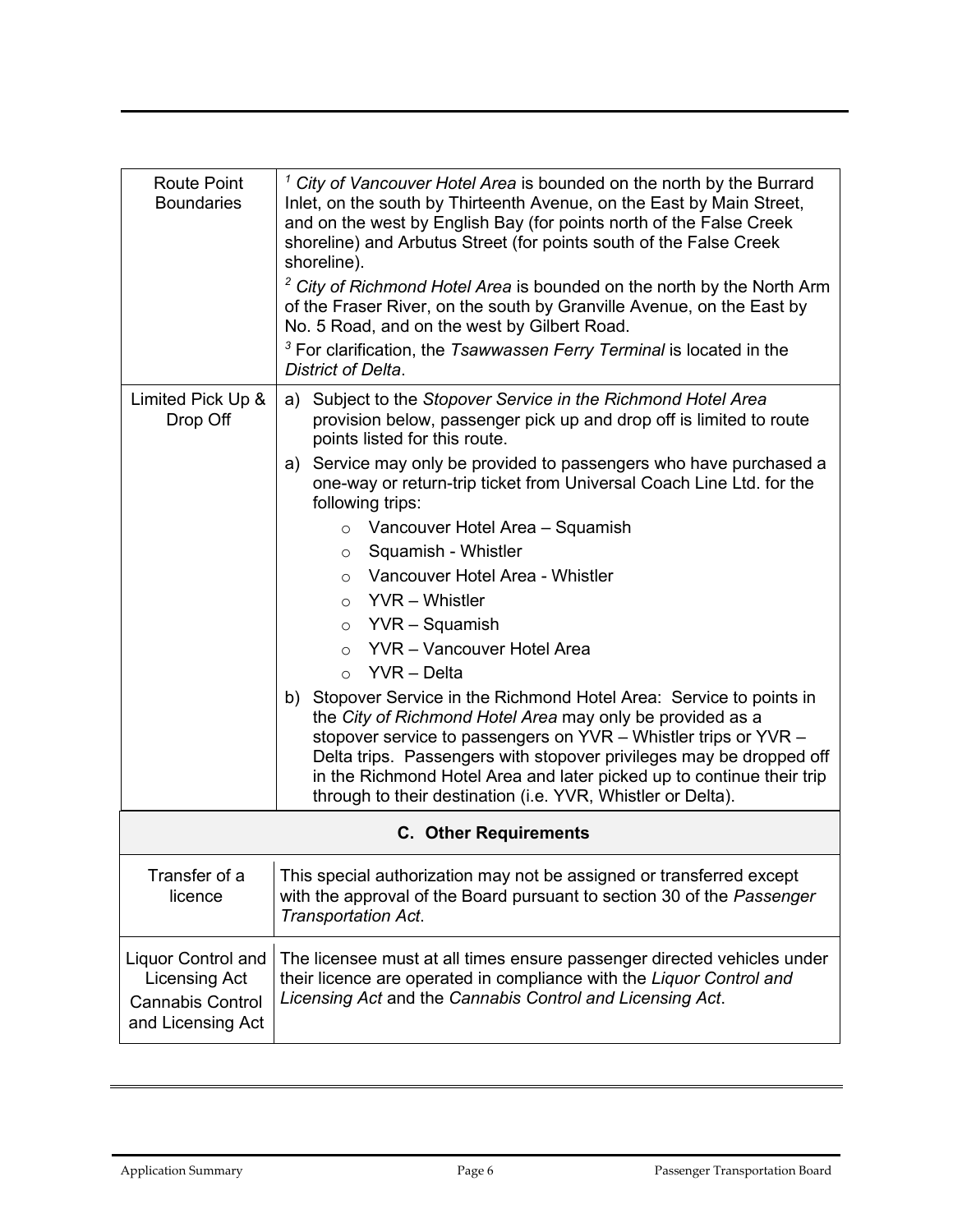| <b>Special Authorization</b><br><b>Passenger Directed Vehicles Authorization</b><br><b>Terms &amp; Conditions</b> |                                                                                                                                                                                                                                                                                                                                                                                                                                                                              |  |
|-------------------------------------------------------------------------------------------------------------------|------------------------------------------------------------------------------------------------------------------------------------------------------------------------------------------------------------------------------------------------------------------------------------------------------------------------------------------------------------------------------------------------------------------------------------------------------------------------------|--|
| <b>Definitions</b>                                                                                                | "Board" means the Passenger Transportation Board<br>"Registrar" means the Registrar, Passenger Transportation                                                                                                                                                                                                                                                                                                                                                                |  |
| A. Legislative Requirements                                                                                       |                                                                                                                                                                                                                                                                                                                                                                                                                                                                              |  |
| <b>Vehicle Identifiers</b>                                                                                        | Each motor vehicle operated under this authorization must display,<br>at the times and in the form and manner required by the Registrar,<br>a vehicle identifier that is:<br>(a) issued to the licensee by the Registrar; or<br>(b) authorized by the Registrar to be issued by the licensee.                                                                                                                                                                                |  |
| Data Requirements                                                                                                 | The licensee must provide to the Registrar any information,<br>including personal information, and data that the Registrar or Board<br>may require, and as may be set in any applicable supplemental<br>terms and conditions and orders of the Registrar or Board, within<br>time periods that the Registrar or Board may require, which may<br>include, without limitation, information and data set out in section<br>28(5)(a) to (c) of the Passenger Transportation Act. |  |
| <b>B. Passenger Transportation Vehicles</b>                                                                       |                                                                                                                                                                                                                                                                                                                                                                                                                                                                              |  |
| <b>Maximum Fleet Size</b>                                                                                         | 5 vehicles                                                                                                                                                                                                                                                                                                                                                                                                                                                                   |  |
| Vehicle Capacity (LV)                                                                                             | Vehicles can accommodate a driver and not less than 6 and not<br>more than 11 passengers                                                                                                                                                                                                                                                                                                                                                                                     |  |
| <b>C. Originating Areas &amp; Services</b>                                                                        |                                                                                                                                                                                                                                                                                                                                                                                                                                                                              |  |
| Service 1                                                                                                         | The following terms and conditions apply to Service 1:                                                                                                                                                                                                                                                                                                                                                                                                                       |  |
| <b>Originating Area</b>                                                                                           | Transportation of passengers may only originate from any point in<br>the City of Vancouver and 73 kilometers from the boundaries of the<br>City of Vancouver.                                                                                                                                                                                                                                                                                                                |  |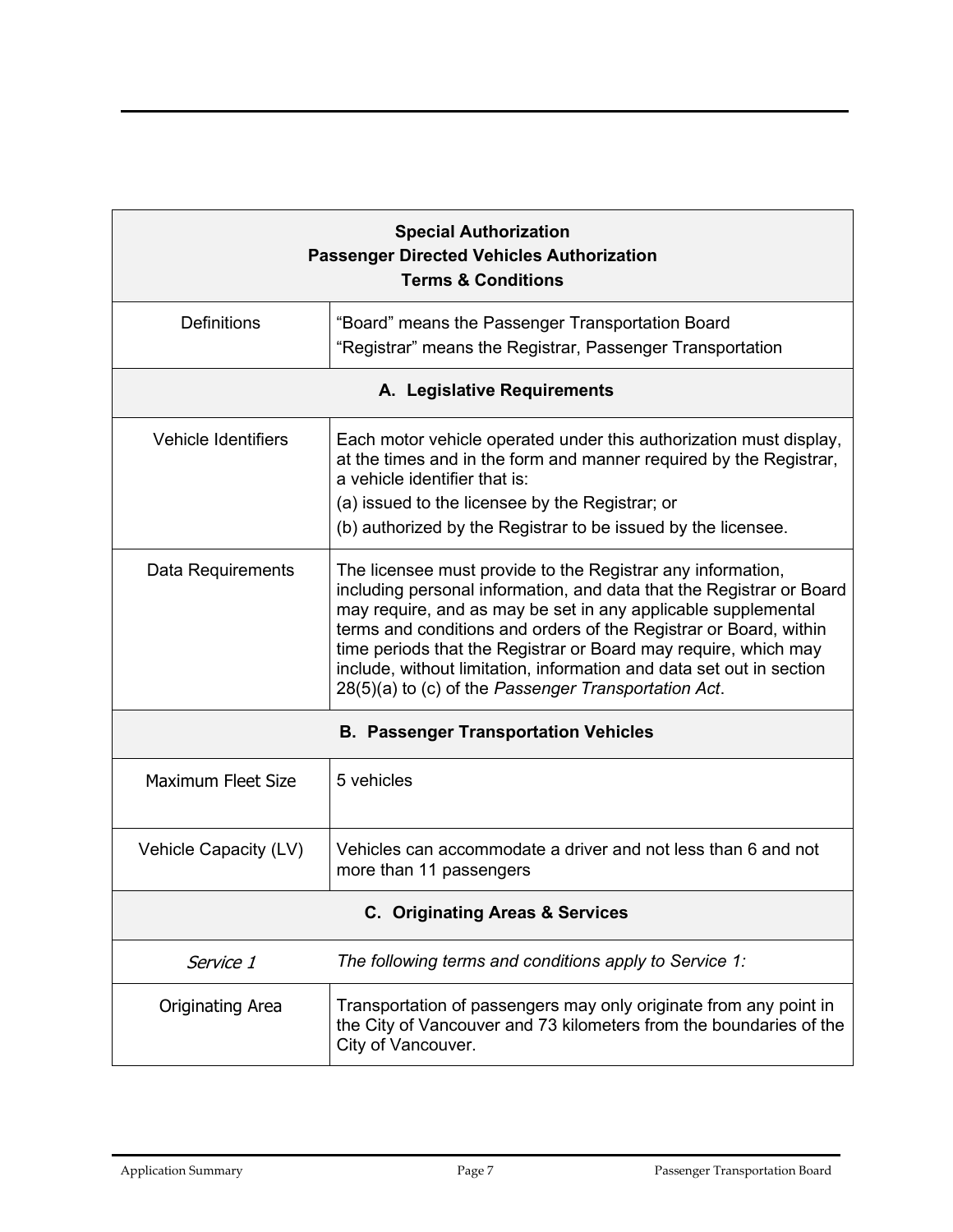| <b>Destination Area</b>                                                             | Transportation of passengers may terminate at any point in British<br>Columbia and beyond the British Columbia border when engaged<br>in an extra-provincial undertaking.                                                                                                                                                                                                                                                                                                                                                                     |  |
|-------------------------------------------------------------------------------------|-----------------------------------------------------------------------------------------------------------------------------------------------------------------------------------------------------------------------------------------------------------------------------------------------------------------------------------------------------------------------------------------------------------------------------------------------------------------------------------------------------------------------------------------------|--|
| <b>Return Trips</b>                                                                 | Transportation of passengers may terminate at any point in British<br>Columbia and beyond the British Columbia border when engaged<br>in an extra-provincial undertaking.                                                                                                                                                                                                                                                                                                                                                                     |  |
| Service 2                                                                           | The following terms and conditions apply to Service 2:                                                                                                                                                                                                                                                                                                                                                                                                                                                                                        |  |
| <b>Originating Area</b>                                                             | Transportation of passengers may only originate from any point on<br>that portion of Vancouver Island south of and including the City of<br>Nanaimo.                                                                                                                                                                                                                                                                                                                                                                                          |  |
| <b>Destination Area</b>                                                             | Transportation of passengers may terminate at any point in British<br>Columbia and beyond the British Columbia border when engaged<br>in an extra-provincial undertaking.                                                                                                                                                                                                                                                                                                                                                                     |  |
| <b>Return Trips</b>                                                                 | The same passengers may only be returned from where their trip<br>terminates in the destination area to any point in the originating<br>area if the return trip is arranged by the time the originating trip<br>terminates.                                                                                                                                                                                                                                                                                                                   |  |
|                                                                                     | <b>D. Other Requirements</b>                                                                                                                                                                                                                                                                                                                                                                                                                                                                                                                  |  |
| Hailing in Originating Area                                                         | 1. A trip may be arranged by:<br>(a) booking the motor vehicle in advance;<br>(b) hailing the motor vehicle through a dispatcher; or<br>(c) hailing the motor vehicle through an app that does not<br>process payment for the fare.<br>2. Passengers must not be hailed through a Transportation<br>Network Services app that connects drivers with passengers<br>who hail and pay for the services through the use of an online<br>platform.<br>3. The licensee must not pick up a passenger who hails the<br>motor vehicle from the street. |  |
| Liquor Control and<br><b>Licensing Act</b><br>Cannabis Control and<br>Licensing Act | The licensee must ensure passenger directed vehicles under their<br>licence are operated at all times in compliance with the Liquor<br>Control and Licensing Act and the Cannabis Control and Licensing<br>Act.                                                                                                                                                                                                                                                                                                                               |  |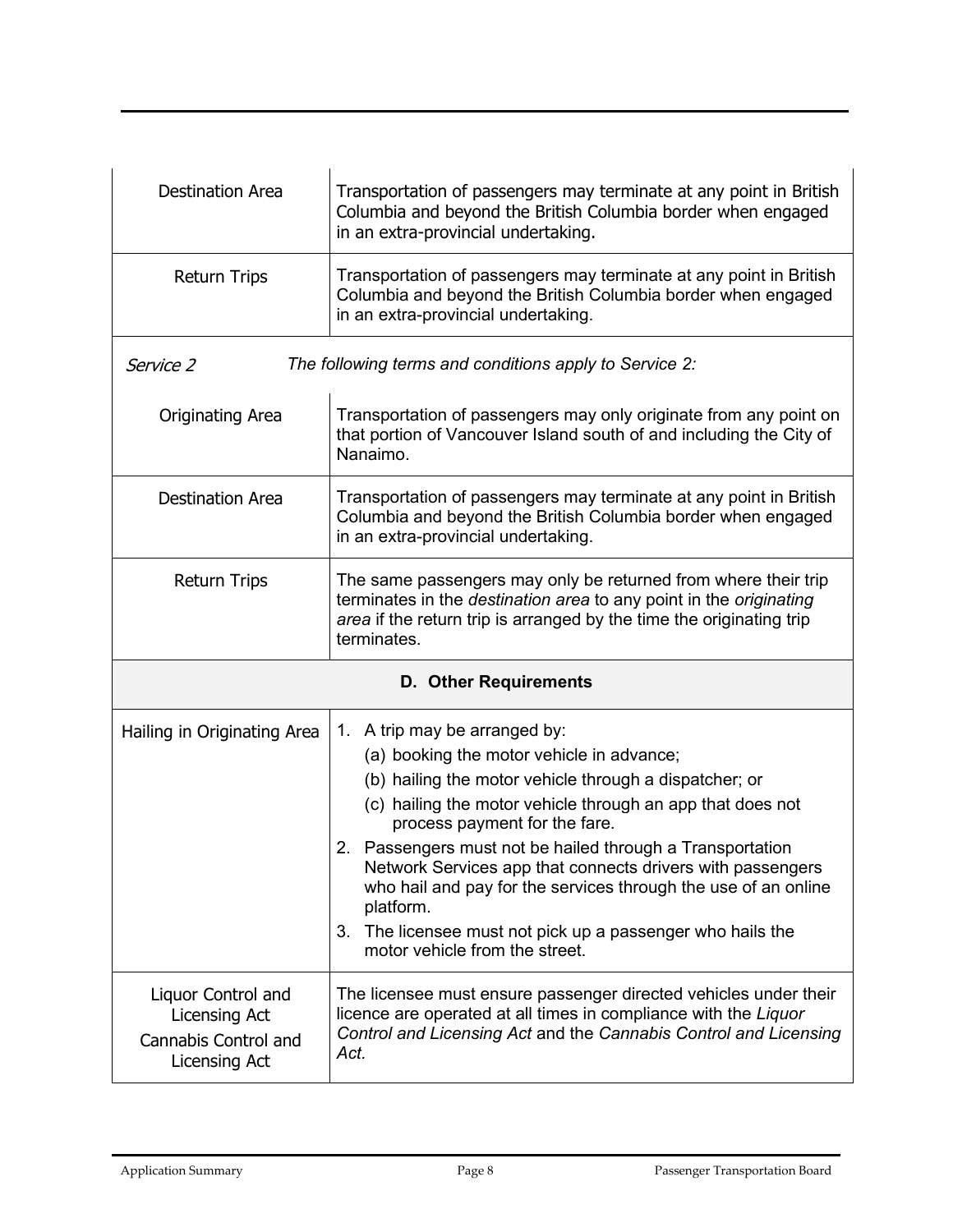| Transfer of a Licence | This special authorization licence may not be assigned or<br>transferred except with the approval of the Board pursuant to<br>section 30 of the Passenger Transportation Act. |
|-----------------------|-------------------------------------------------------------------------------------------------------------------------------------------------------------------------------|
|                       |                                                                                                                                                                               |